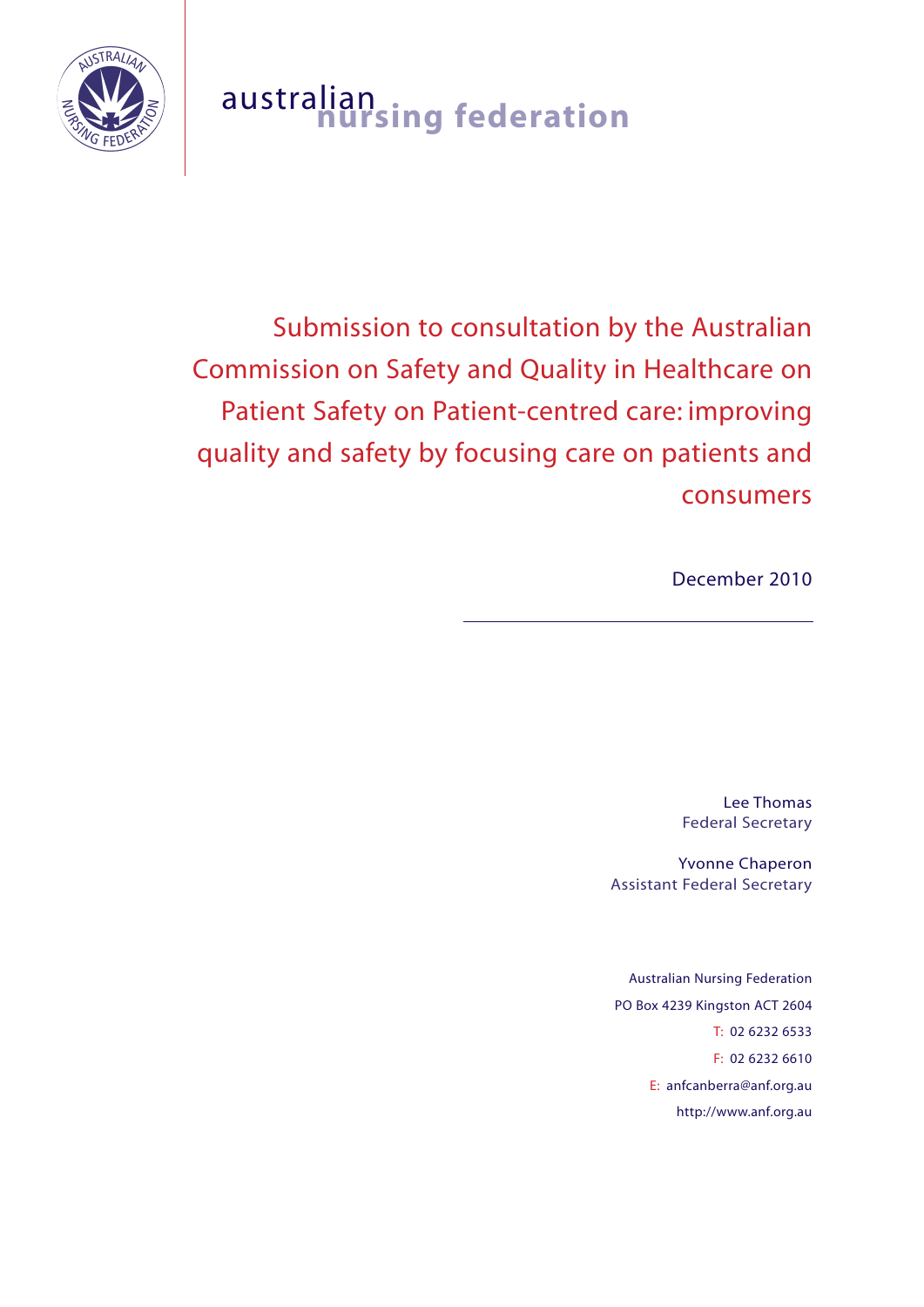## 1. Introduction

Established in 1924, the Australian Nursing Federation (ANF) is the national union for nurses and midwives, with Branches in each State and Territory of Australia.

The ANF is the largest professional and industrial organisation in Australia, with a membership of over 196,000 nurses, midwives and assistants in nursing. Members are employed in a wide range of settings in urban, regional, rural and remote locations, in both the public and private sectors.

The core business of the ANF is the industrial and professional representation of our members and of the professions of nursing and midwifery.

The ANF participates in the development of policy relating to nurses, midwives and assistants in nursing on issues such as: practice, professionalism, regulation, health and aged care, community services, veterans' affairs, education, training, workforce, safety and quality, socio-economic welfare, occupational health and safety, industrial relations, social justice, human rights, immigration and migration, foreign affairs and law reform.

# 2. Preface

The ANF welcomes the opportunity to respond to the invitation from the Australian Commission on Safety and Quality in Healthcare (ACSQHC) to provide comment on the discussion paper *Patient-centred care: improving quality and safety by focusing care on patients and consumers.* 

Patient-centred care is embedded in the professional practice framework which underpins nursing and midwifery practice. Codes, guidelines, registration standards, professional standards, and decision making frameworks against which all nurses and midwives entering practice are judged, all clearly identify that the patient be at the centre of care regardless of race, gender, cultural background or socioeconomic status.

Given the strong position taken by the nursing and midwifery professions on patient-centred care, the ANF is pleased that the ACSQHC is stimulating discussion to focus health and aged care on this essential element in the delivery of safe, quality care in Australia. Organisational and financial requirements need to be considered within the context of the patient care experience. This means providing adequate resources to support patientcentred care and ensuring that fiscal imperatives do not become the primary drivers of health service decisions. When the focus is taken off the patient onto the service or health professionals, then the consequences can be dissatisfied health care consumers, or, more seriously, detrimental health care outcomes.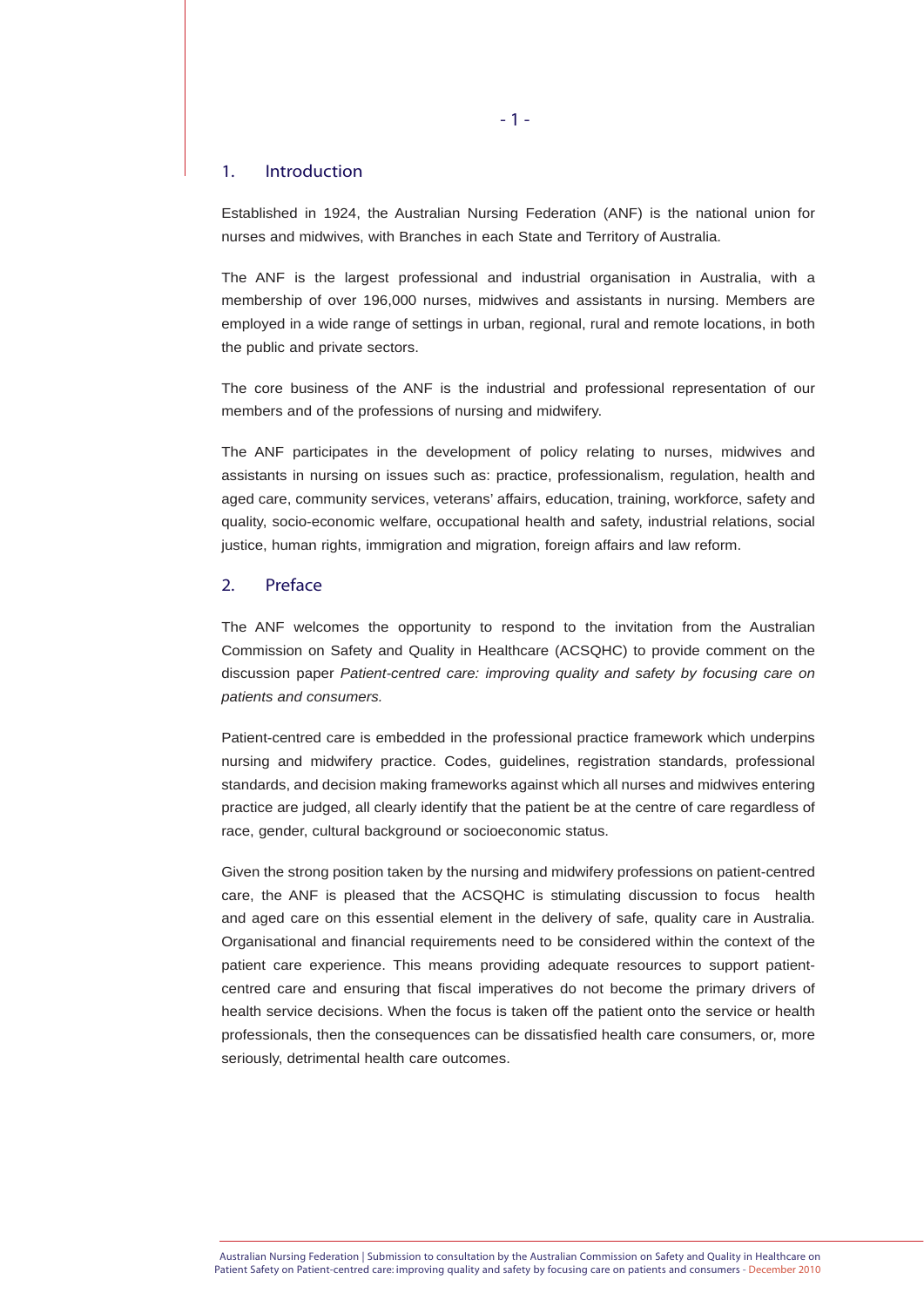# 3. Definition of patient-centred care

The definition of patient-centred care provided in the discussion paper is:

*Patient-centred care is an innovative approach to the planning, delivery, and evaluation of health care that is grounded in mutually beneficial partnerships among health care providers, patients and families. Patient- and familycentred care applies to patients of all ages, and it may be practiced in any health care setting.*

With due respect to the Institute for Patient- and Family-Centred Care who developed this definition, the ANF suggests that some changes are required to more fully express how vital it is that all health professionals and managers of health and aged care services embrace the practice of patient-centred care. The amended wording is shown below:

*Patient-centred care is an essential approach to the planning, delivery, and evaluation of health and aged care that is grounded in mutually beneficial partnerships among patients, their families, and health care providers. Patient- and family-centred care applies to patients of all ages, and it should be practiced in all health and aged care settings.*

The ANF contends that patient-centred care is not innovative – it is essential practice which should already be embedded in the practice of all health professionals.

# 4. General comment on Recommendations

Given that patient-centred care is the basis for nursing and midwifery care, the ANF supports all of the recommendations identified in the ACSQHC discussion paper. A commitment from policy makers, regulators, healthcare service executives, managers and health professionals is essential to ensure that all health and aged care services delivery, policies, procedures, practices, operations, infrastructure, and strategic directions are focused on improving the quality of life and well-being of populations they serve.

In order to fulfill this commitment there needs to be an investment in adequate numbers and appropriate skills mix of staff to allow nurses, midwives and assistants in nursing to deliver optimal care with a patient-centred care focus.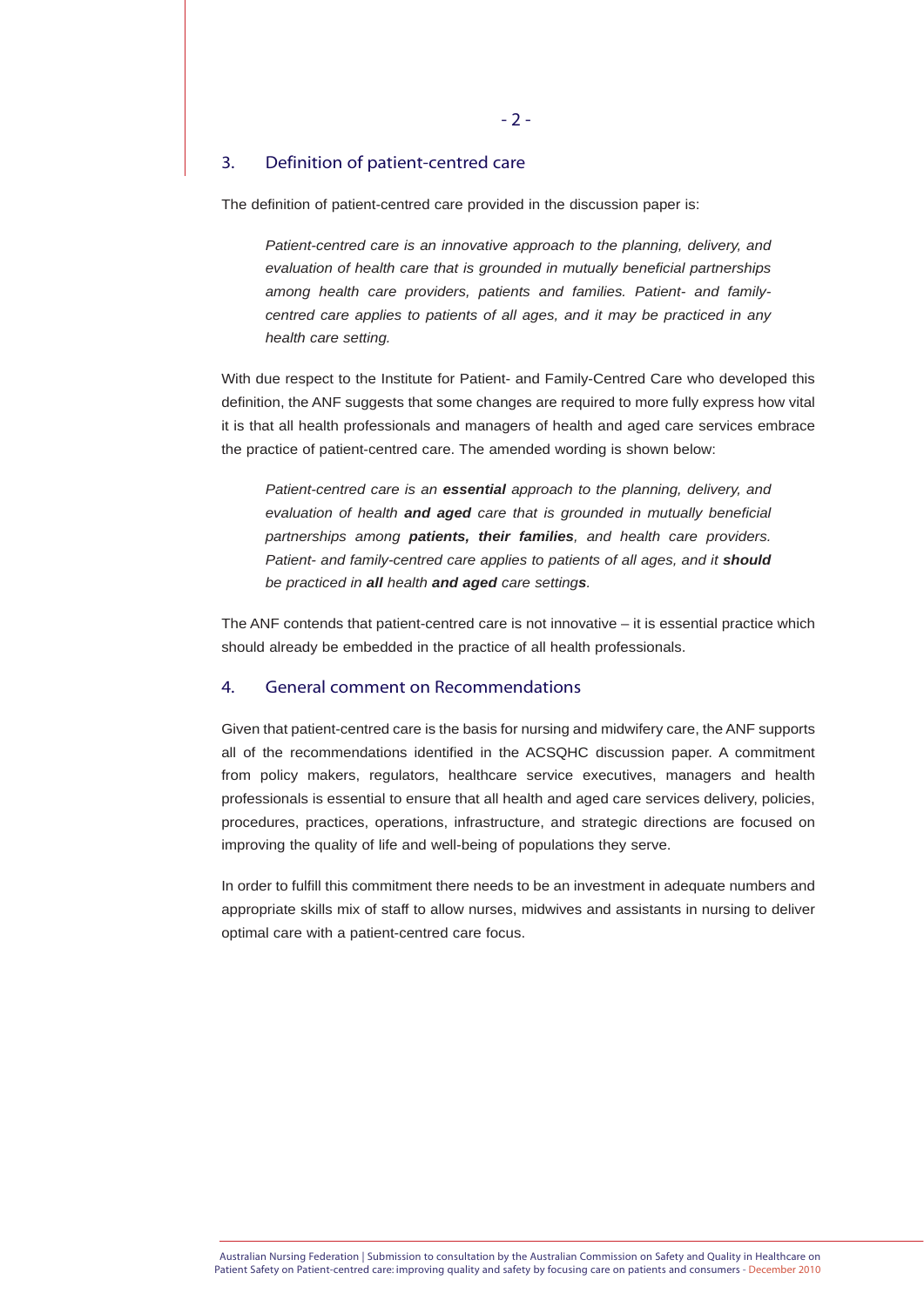# 5. Nursing and midwifery

# 5.1 Code of Ethics

The Code of Ethics for Nurses in Australia (the Code) is grounded in the relationship between the health of an individual and human rights and "the powerful contribution that human rights can make in improving health outcomes".<sup>1</sup> In taking a human rights-based approach the nursing profession

*recognises that accepting the principles and standards of human rights in health care domains involves recognising, respecting, actively promoting and safeguarding the right of all people to the highest attainable standard of health as a fundamental human right, and that 'violations or lack of attention to human rights can have serious health consequences'.*2

Integral to this approach is the respect for peoples from cultural backgrounds different from that of the nurse, which may encompass Australia's Aboriginal and Torres Strait Islander peoples, immigrants, asylum seekers, refugees and detainees. Value Statement 3 of the Code says that "valuing the diversity of people involves acknowledging and responding to each person as a unique individual, and to their culture".1

The ACSQHC recommendations at the organisational level (as shown on page 5 of the discussion paper) need to include that the principles of cultural respect and diversity are embedded within policies in order to enhance and support the patient care experience.

Each value statement of the Code specifically outlines the nurse's ethical responsibilities in relation to the individual person that they are caring for, emphasising the involvement of each person in his/her own care and health status decision making.

Likewise midwifery practice mirrors this approach with the person being cared for acknowledged as the central focus of care delivered. Value statement 1 of the Code of Ethics for Midwives in Australia<sup>3</sup> says

*A midwife's primary responsibility is to the woman and her infant(s)… midwives recognise the validity of the woman's knowledge of self during pregnancy, labour, birth and early parenting; and the need for each woman to have freedom to make choices about her care, informed decision making, and a trusting, supportive and protective environment.*

The ANF considers that patient-centred care must be embedded in the practice of all health professionals. The suggestion that any sector of the health professional community be given incentive payments to include patient-centred care into their practice (as if it were an optional extra to care delivery) is offensive to nurses and midwives. The discussion paper notes that the findings of a study by Charmel and Frampton concluded that "patient-centred care is not merely philosophical, it is sound business practice".4 The ANF takes a strong position that while patient-centred care might be seen as 'sound business practice' it is much more than that: it is a basic human right!

Australian Nursing Federation | Submission to consultation by the Australian Commission on Safety and Quality in Healthcare on Patient Safety on Patient-centred care: improving quality and safety by focusing care on patients and consumers - December 2010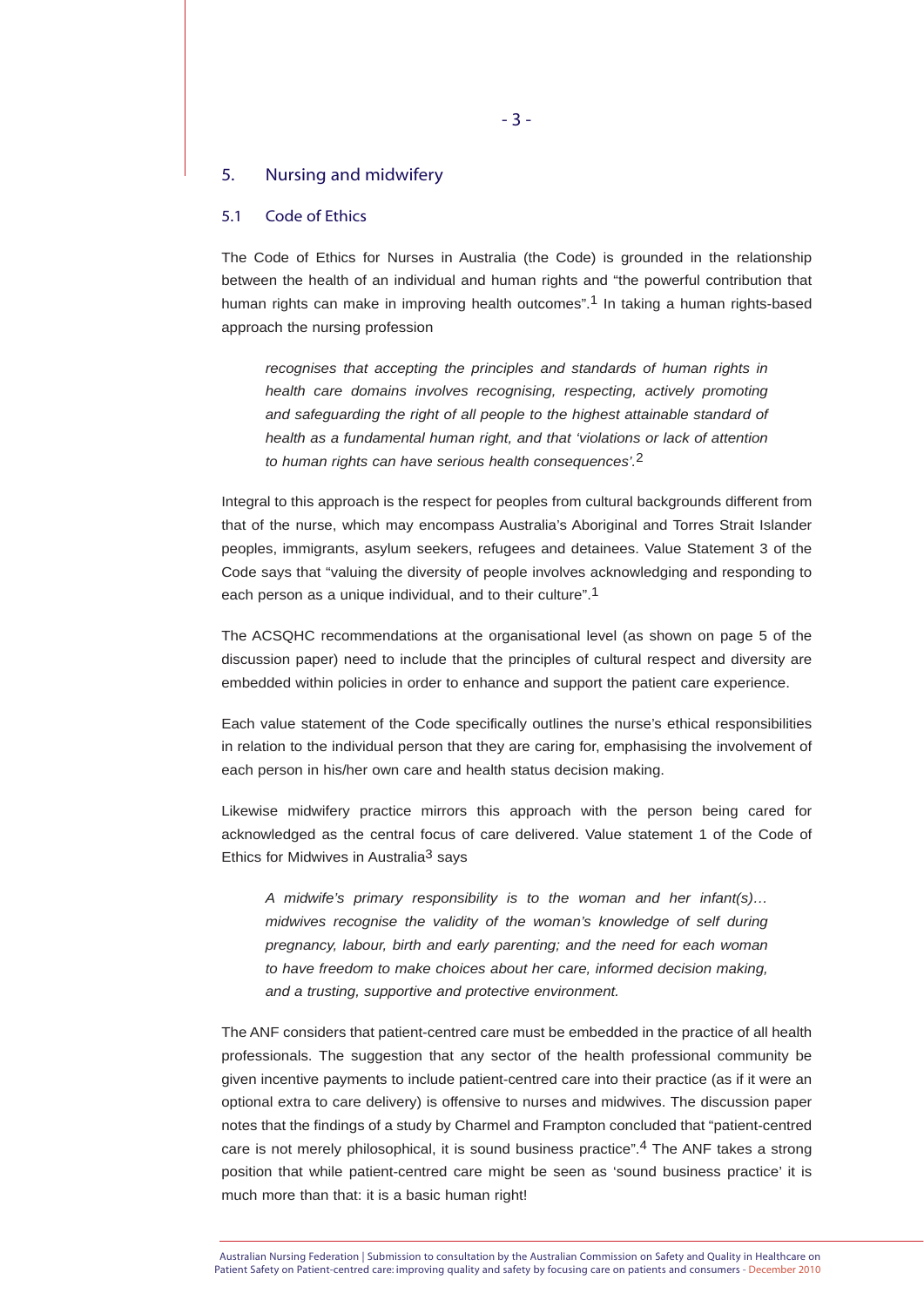# 5.2 Professional Standards

Within nursing and midwifery there are minimum competency standards, advanced practice competency standards, and standards developed for a plethora of specialty practice areas. Universities use nationally agreed professional standards when developing nursing and midwifery course/program curricula, and assess students and new graduates of these programs against the competency standards. Core competency standards are used by registered nurses, enrolled nurses and registered midwives to assess their performance in order to retain their license to practice in Australia.

The focus of the professional standards which evaluate competence to practice as a nurse or midwife, is on the individual/s receiving health or aged care.

Examples include (but are not limited to):

## *the registered nurse*

*assesses, plans, implements and evaluates nursing care in collaboration with individual/s* 

*provides comprehensive, safe and effective evidence - based nursing care to achieve identified individual/group health outcomes*

*evaluates progress towards expected individual/group health outcomes in consultation with individuals/groups, significant others and interdisciplinary health care team* 

*determines progress of individuals/groups toward planned outcomes* 

*recognises when individual's/group's progress, and expected progress differs and modifies plans and actions accordingly, discusses progress with the individual/group, evaluates individual/group responses to interventions, assesses the effectiveness of the plan of care in achieving planned outcomes*

#### *the enrolled nurse*

*Provides support and care to individuals and groups within the scope of enrolled nursing practice* 

*Provides for the comfort needs of individuals and groups experiencing illness or dependence.* 

*Consults with individuals/groups to determine comfort needs and preferences for nursing interventions* 

*Consults with the registered nurse and other members of the health care team to provide for the comfort of individuals/groups when the nursing care required is outside of own level of competence*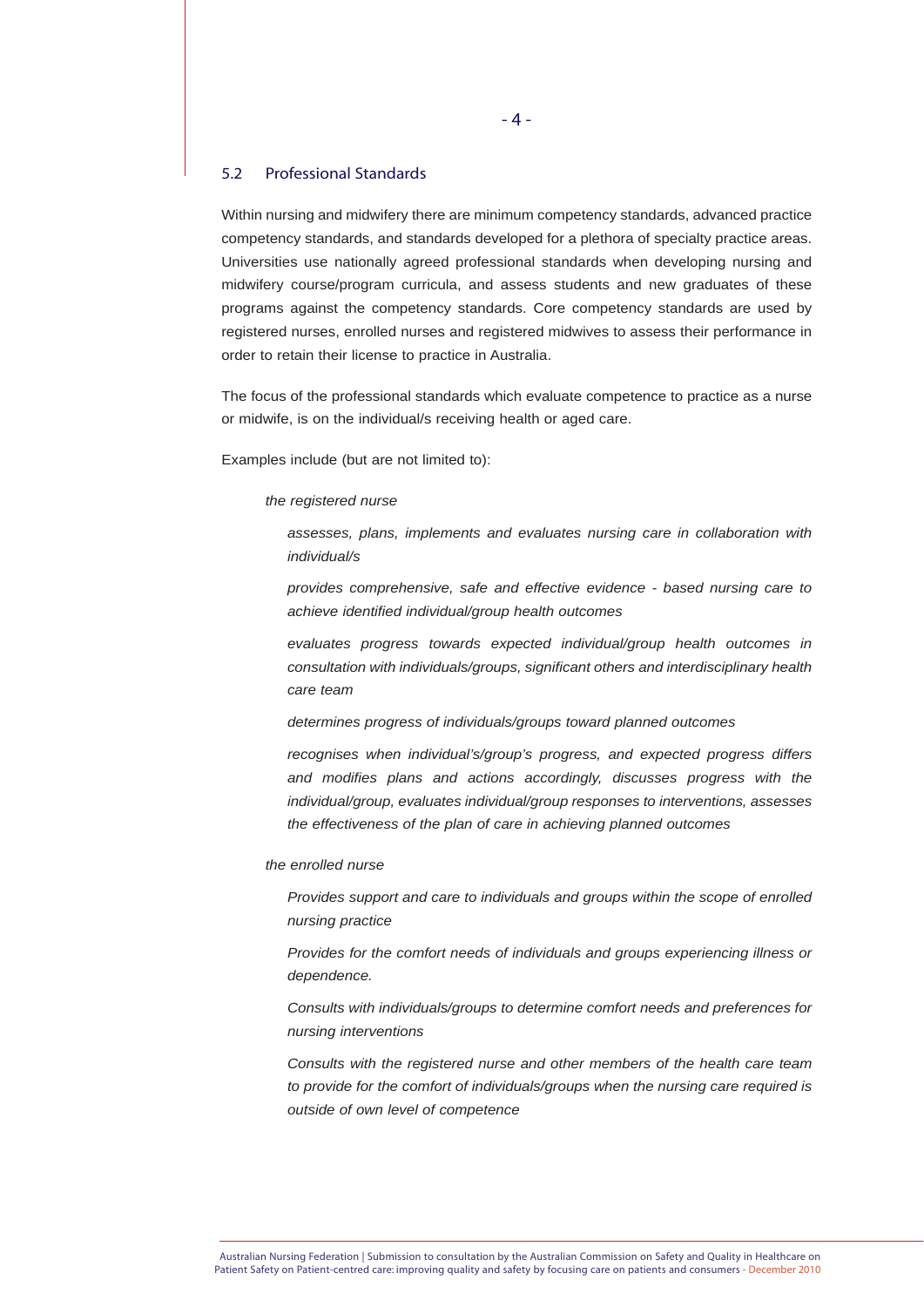*the registered midwife*

*competency standards are based on woman-centred care* 

*is focused on the woman's individual unique needs, expectations and aspirations, rather than the needs of institutions or professions*

*recognises the woman's right to self determination in terms of choice, control, and continuity of care*

*encompasses the needs of the baby, the woman's family, significant others and community, as identified and negotiated by the woman herself* 5,6

The professional competency standards for registered nurses were first developed in the early 1990s and reviewed in 2004 and 2008; for enrolled nurses in 2002, and those for the midwife were developed in 2004 and revised in 2008. The concept of assessing and planning care in conjunction with the patient/client/resident and positioning the individual as the central focus of care is not new to the practice of nurses and midwives.

## 5.3 Decision Making Framework (DMF)

The process for making decisions about care and delegation of care, from registered nurses or midwives to other health care workers, was formalised in a *National Framework for the development of decision-making tools for nursing and midwifery practice*, (DMF) in 2007.7

The DMF acknowledges that the "primary motivation for any decision about a care activity is to meet clients' (patients') health needs or to enhance health outcomes". Guidance is provided within the DMF to nurses and midwives on effective decision-making to ensure the quality and safety of health and aged care being delivered.

Decisions about activities are made in a planned and careful fashion and:

- whenever possible, in partnership with the client, their families and support network and in collaboration with other members of the multidisciplinary health care team
- based on a comprehensive assessment of the client and the client's needs
- only where there is a justifiable, evidence-based reason to perform the activity
- after identifying the potential risks/hazards associated with the care activity, and strategies to avoid them.<sup>7</sup>

There are further considerations in relation to patient-centred decision-making. Within a framework of human rights nurses and midwives understand that each individual has the right to be listened to, to receive care appropriate to their condition, to participate to the extent they feel comfortable in making decisions about their care – including acceptance/ refusal of treatments and medicines, diet, hygiene, health education strategies and commitments, and to accept or reject the care of a health professional(s). Patient-centred care means involving the individual in every aspect of their care and providing information and resources to allow informed decision- making without fear of being judged (or 'punished') if the decisions taken run counter to traditional or evidence based care principles.

Australian Nursing Federation | Submission to consultation by the Australian Commission on Safety and Quality in Healthcare on Patient Safety on Patient-centred care: improving quality and safety by focusing care on patients and consumers - December 2010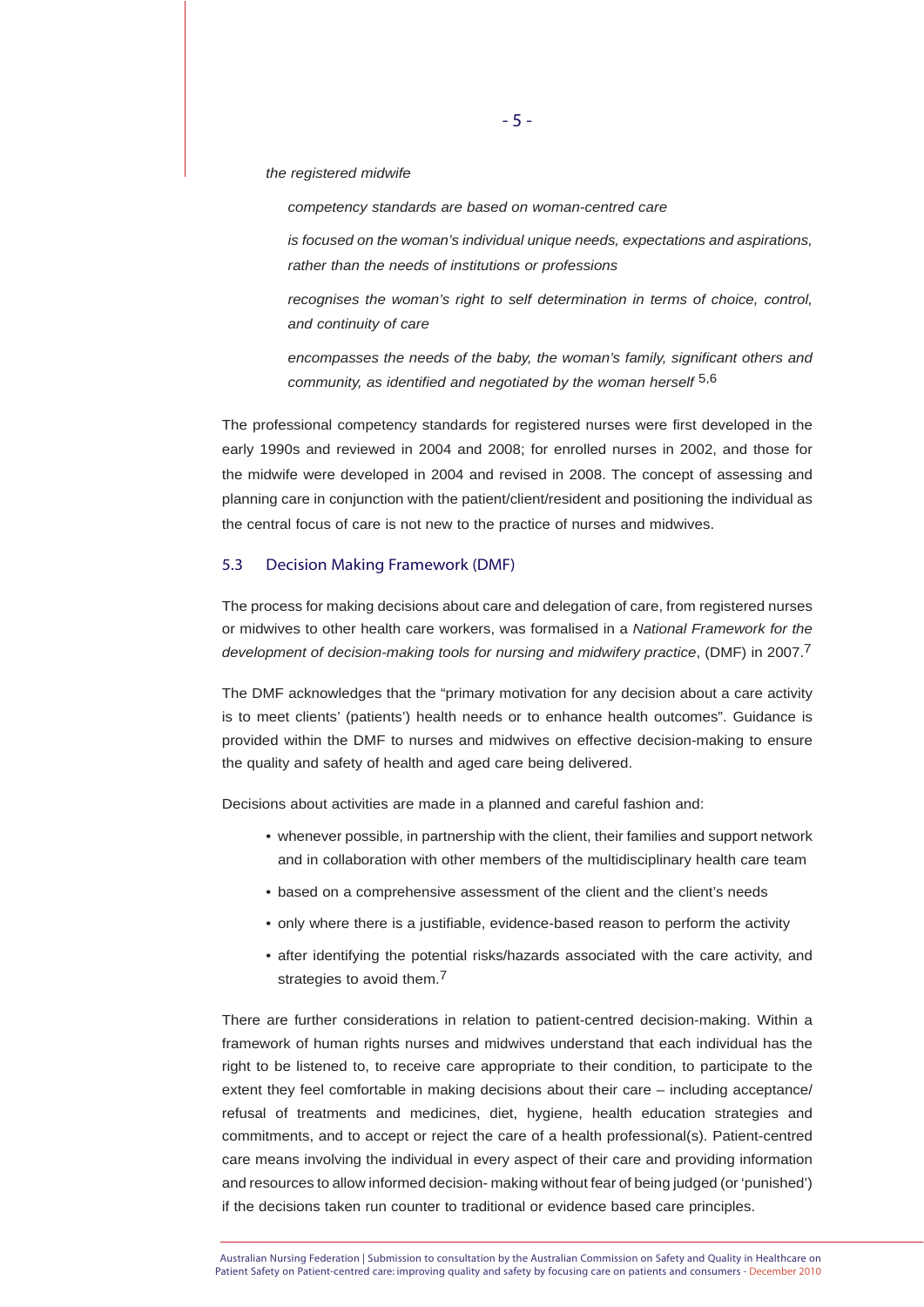Patient-centred care means supporting the individual with their decisions and assisting them and their families/other carer(s) with their chosen care pathway. There are inherent risks then in taking a patient-centred approach to care. The reality is that nurses and midwives at times are faced with dilemmas when the requests and decisions of patients/ clients/residents are contrary to current evidence based practice. For truly patient-centred care to be achieved it is essential therefore for the nurse or midwife and the individual being cared for to be able to depend on the organisation/facility in which the care is being delivered to support all parties and to accommodate the realisation of care requests, as much as possible.

# 5.4 National Registration

All codes, guidelines, and registration standards adopted by the Nursing and Midwifery Board of Australia in 2010 form the professional practice framework which governs the practice of nurses and midwives under the *Health Practitioner Regulation National Law Act 2009*8 (enacted 1 July 2010).

The foregoing discussion outlines elements of nursing and midwifery practice which have been in existence for some years and which are now included in the national regulation scheme. Patient-centred care is entrenched in the practice and regulation of nurses and midwives. The regulatory process ensures that registered nurses, enrolled nurses and midwives have the educational preparation, ongoing professional development, and competence to enable them to make decisions regarding health and aged care which will be in the interests of those for whom they care. The ANF position is that assistants in nursing should be similarly regulated and this is addressed in Section 6.2.

## 6. Staff Perspective

## 6.1 Staffing resources

The ANF supports the view expressed in the beginning section of the discussion paper where it notes that "patient-centred care also has a focus on staff"(pg 13). It goes on to say "to succeed, a patient-centred approach should also address the staff experience, because the staff's ability and inclination to care effectively for patients is compromised if they do not feel cared for themselves". These sentiments are taken up later in the document in a section headed "Building staff capacity and a supportive environment" (pg 57). This section concludes with a recommendation which is supported by the ANF, and reads

### *Recommendation 14*

*Healthcare service executives and managers should focus on work environment, work culture and satisfaction of staff as an integral strategy*  for improving patient-centred care. Workforce surveys and review of staff *recruitment and retention rates should be undertaken at regular intervals to monitor work environment.*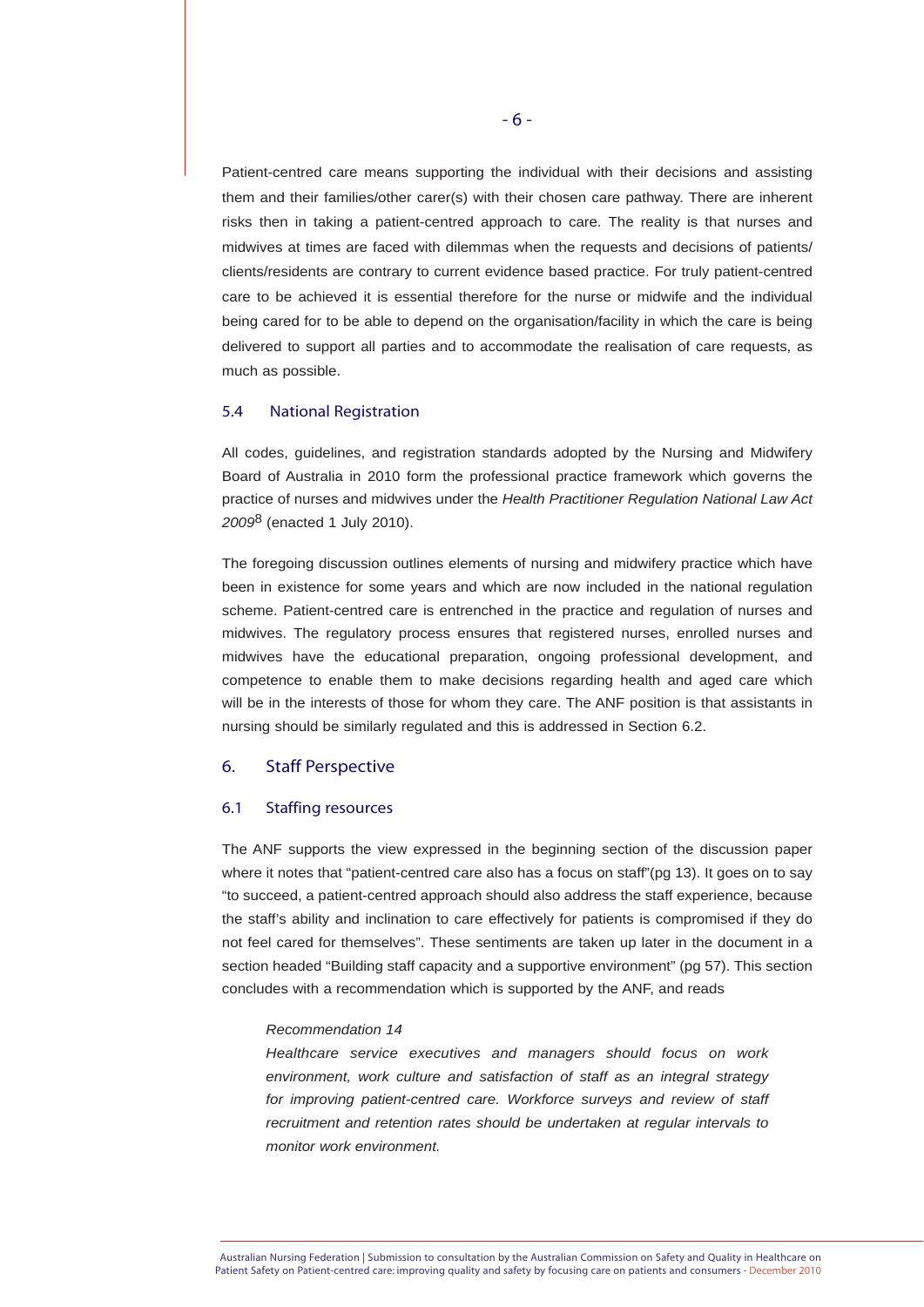This recommendation is particularly pertinent to the aged care sector where improved wages (in parity with other health sectors), conditions and appropriate skills mix are essential for attracting people to the sector and supporting resident-centred care.

When investment is made in workplaces in terms of workforce planning, building staff capacity and succession planning, then the work environment is more conducive to enabling patient-centred care.

The ANF contends that an important component of providing a supportive work environment is making sure that there are adequate numbers of staff, an appropriate skills mix of staff to meet care needs, and that resources and educational opportunities are available and/ or facilitated. The Decision-making Framework<sup>7</sup> previously referred to supports this view

*Organisations in which nurses and midwives work are responsible for ensuring there are sufficient resources to enable safe and competent care for the consumers for whom health care services are provided. This includes policies and practices that support the development of nursing and midwifery practice to meet the needs and expectations of consumers, within a risk management framework.*

The International Council of Nurses considered staffing issues were of such a level of importance that the year 2006 was devoted to the theme of "Safe Staffing Saves Lives".9 It was noted in a resource tool kit developed by the ICN around this theme (*Information and Action tool kit*) that the discussion on staffing is not just about numbers. Variables that affect staffing and the provision of safe care include: workload, work environment, acuity of patients, qualification, competence and skill level of the nursing staff, and mix of nursing staff, are all important.

Dr Linda Aiken, a well-known US nurse researcher,  $10,11,12,13$  has conducted extensive studies on the correlation between nursing staffing numbers and skills mix and patient outcomes over a period of twenty years and across five countries. Her work demonstrates that more nurses equals fewer deaths and better patient outcomes. Aiken's research provides solid evidence of the positive effect of adequate nursing staffing on improvements to patient care with consequent decrease in errors and adverse patient outcomes. That is, nursing staff having the time to be able to focus on individual patients to deliver patientcentred care.

A UK researcher, Anne-Marie Rafferty<sup>14</sup>, more recently reported a study which confirms Aiken's work. Their study found that patients and nurses in hospitals with the highest nurse-to-patient ratios had consistently better outcomes than those in hospitals with less favourable staffing numbers. Not surprisingly the nurses in the hospitals with less favourable staffing numbers also had the highest rates of burnout of nursing staff and job dissatisfaction.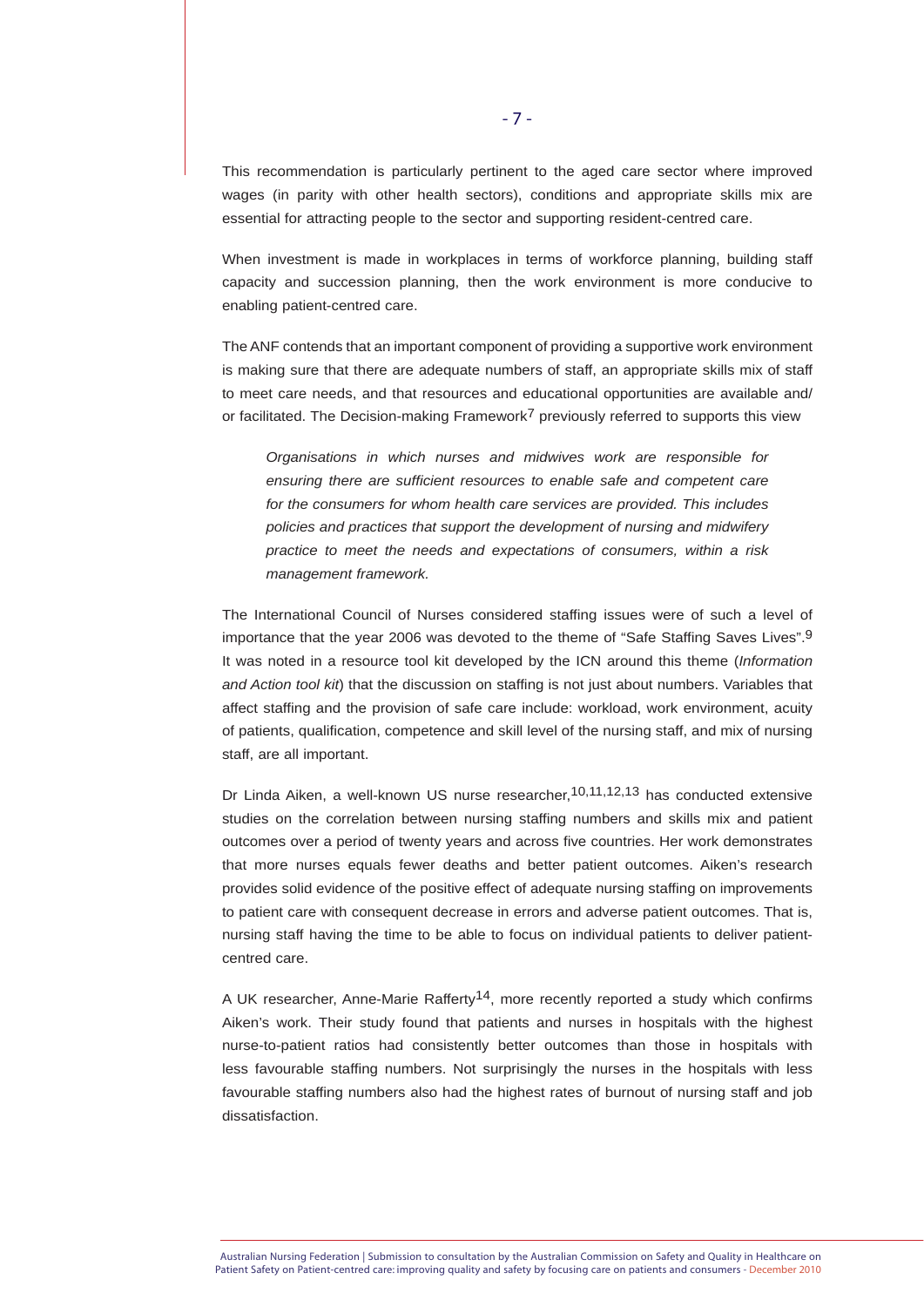In relation to aged care, a 2003 survey in South Australia by Richardson and Martin<sup>15</sup> reported that over two-thirds of direct care employees in residential facilities felt they were not able to spend enough time with each resident and were too rushed to do a good job. The provision of quality care, and care that can focus on the individual, requires adequate staffing numbers with an appropriate skills mix. Over a quarter of aged care nurses responding to a Queensland survey stated that they did not believe the skills mix was adequate to meet client needs.<sup>16</sup>

A survey of over a thousand ANF members working in aged care facilities was undertaken by Melbourne University in 2007<sup>17</sup>. This study found that "workers are under significant stress stemming from excessive workloads and cost cutting". Respondents were frustrated that their workloads precluded them from being able to spend the time on residents' care that they knew was required for attending to individual needs.

The Aged Care Standards and Accreditation Agency in 2008 noted that the reduction in the number of nurses and the subsequent changes to skills mix is leading to a lower level of safety and quality of care and putting vulnerable residents at risk.<sup>18</sup>

The aged care accreditation data on failed standards has revealed that a reduction in the numbers of nurses in aged care has led to a decline in quality of care with residents exposed to serious risk from neglect, poor infection control, malnutrition and dehydration, and assault.<sup>19</sup> This is hardly a picture of patient/resident-centred care.

Inadequate staffing numbers have a negative impact on nurses' capacity to provide quality nursing care and their perceived job satisfaction. Likewise, a reduction in support staff numbers (for example, administration and ancillary workers) means that nursing staff are performing non-nursing work, which has a detrimental impact on the number of hours nurses are able to spend with their patients/clients/residents. High workloads and inadequate skills mixes are key factors in the decisions made by nurses to either stay or leave the nursing profession.<sup>20</sup> There is also growing evidence that staffing measures (such as introducing appropriate workload management tools, for example, nurse to patient ratios) that improve nursing workloads and enhance patient care, will attract nurses back into the nursing workforce.21

# 6.2 Regulation

The purpose of regulation of nurses and midwives is to protect the public. As outlined in section 5 of this submission, the framework of codes, guidelines and standards, including those for educational preparation and ongoing professional development, is designed to ensure a level of accountability and competence (knowledge, skills and attitudes) for the recipient of nursing and midwifery care. Also, as has been explained, the practice of nurses and midwives is human rights-based and patient-centric.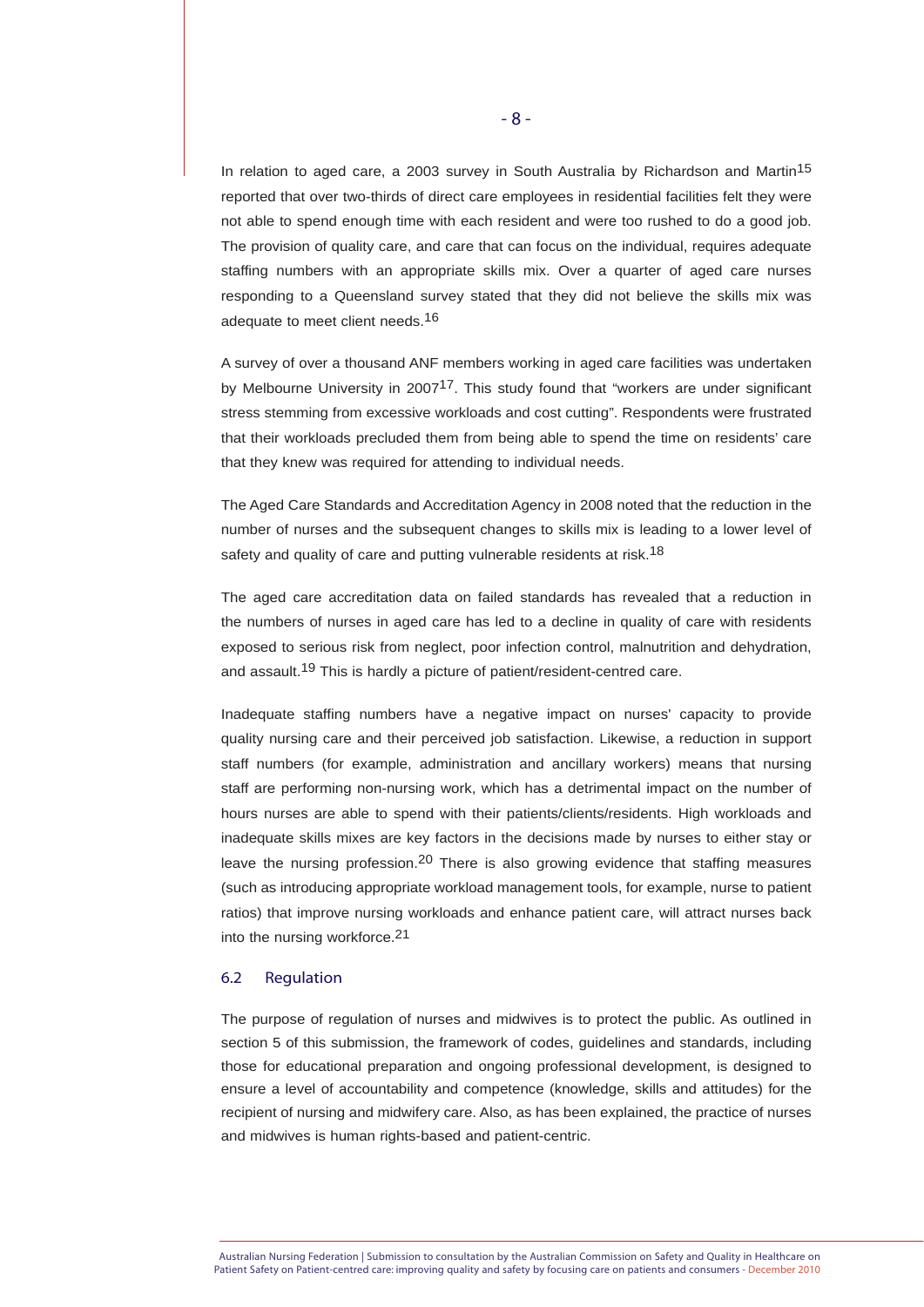There are, however, a growing number of unlicensed/unregulated and/or unqualified workers providing aspects of care across a range of settings – predominantly in community, aged and primary health care settings, but also in acute health care facilities. It seems incongruous in an age of increasing emphasis by governments on accountability and delivery of safe competent care and scrutiny by consumers of health and aged care, that we do not have national standards for educational preparation, codes of professional conduct or regulatory frameworks in place to govern the care provided by this significant cohort of care workers.

The ANF is currently undertaking a major national campaign – *Because We Care* - which has four main aims, namely:

- *The right balance of skills and nursing hours so that nursing and care staff can provide quality care for every resident*
- *Fair pay for aged care nurses and care staff who are paid up to \$300 per week less than nurses in other sectors*
- *Recognition of the professional skills of Assistants in Nursing and care staff through a national licensing system, and*
- *A guarantee that taxpayer funding is used for nursing and personal care for each resident.22*

The campaign has included extensive lobbying of the Australian Government to invest funding in educational opportunities, and explore the feasibility of developing a licensing/ regulatory system, for aged care workers, regardless of the setting of providing care for older people in this country. This culminated in initiatives announced in the Federal Budget 2010/11, some of which addressed the ANF requests of the national campaign.

Improvements in the care performance of this level of worker in community aged care has a flow on effect of reducing preventable hospitalisations and the need for a transfer to an unfamiliar environment for the older person; and of enabling older people to stay living in their own homes longer. In addition, and most particularly, this is an example of how patient-centred care (that is, care that encompasses the emotional and social needs of the individual as well as physical needs) delivered by qualified health care workers, will lead to better health and well being outcomes for the individual and their families.

Gains of a professional practice framework for these workers will also impact on currently unqualified and unlicensed workers in other health care settings, to achieve improved quality, safety, performance and accountability for the Australian community.

Australian Nursing Federation | Submission to consultation by the Australian Commission on Safety and Quality in Healthcare on Patient Safety on Patient-centred care: improving quality and safety by focusing care on patients and consumers - December 2010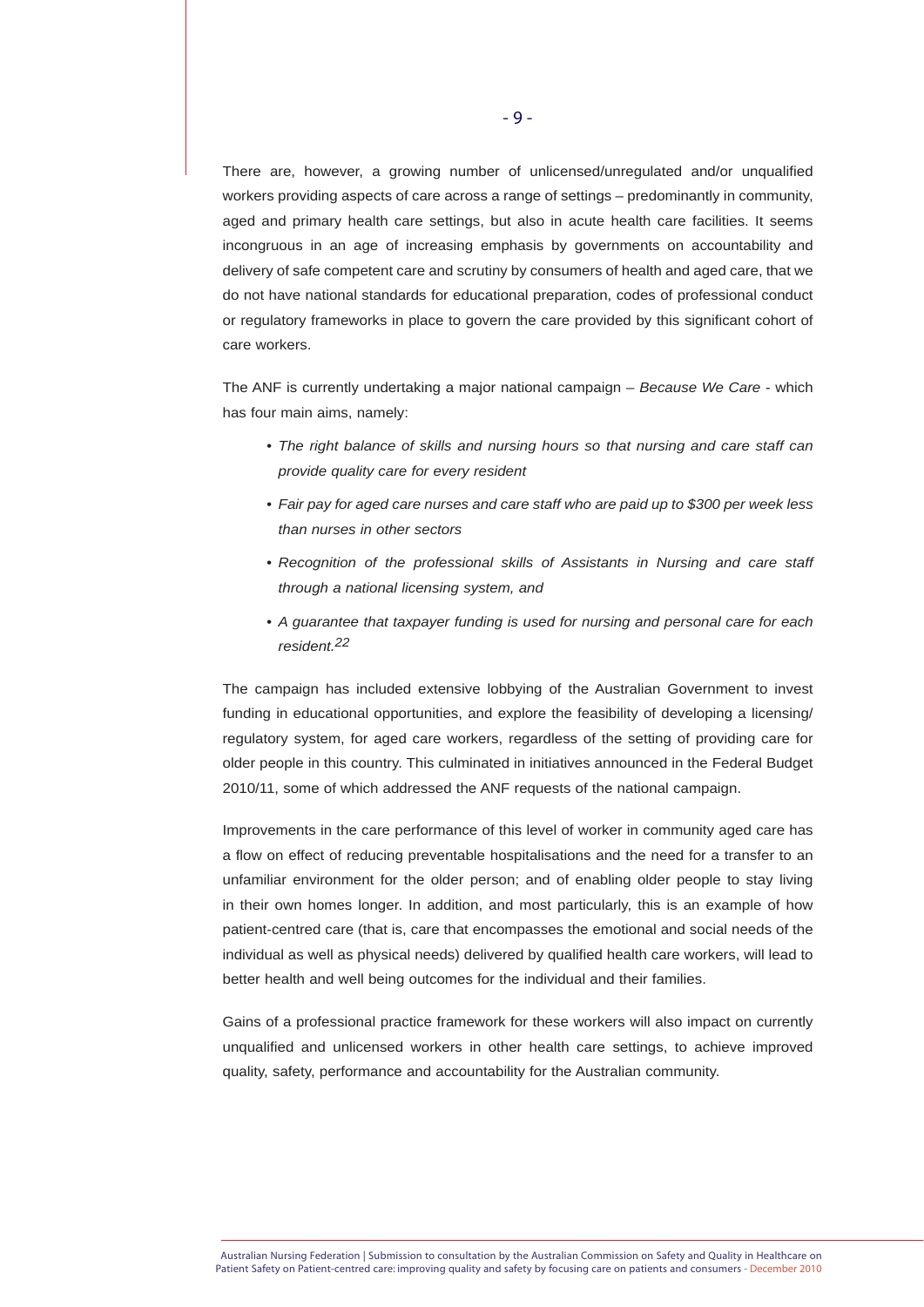# 7. Conclusion

The ANF absolutely supports an emphasis on patient-centred care as this is the philosophy on which nursing and midwifery practice is based. This approach to care should not be seen as an 'optional extra' but rather it should be embedded in the practice of all health professionals. Further it should be entrenched in the philosophy, policies and operations of each and every health and aged care facility in this country.

In order for health professionals, especially nurses, midwives and assistants in nursing to be able to give full attention to each individual patient/client/resident it is vital that governments commit to investment in adequate numbers and appropriate skills mix of staff in all health and aged care settings and to licensing/regulating of assistants in nursing (however titled).

The ANF looks forward to participating in on-going consultation on patient-centred care and assisting in the ongoing work of the Commission.

# 8. References

- 1. Australian Nursing and Midwifery Council. 2008. (Adopted by the Nursing and Midwifery Board of Australia, 2010) *Code of Ethics for Nurses in Australia*. Available at: *http://www.nursingmidwiferyboard.gov.au/Codes-and-Guidelines.aspx*
- 2. World Health Organisation. 2001. Health and Human Rights Publication Series: 25 questions and answers on health and human rights. WHO Press, Geneva. Cited in Australian Nursing and Midwifery Council. 2008. *Code of Ethics for Nurses in Australia*. Available at: http://www.nursingmidwiferyboard.gov.au/Codes-and-Guidelines.aspx
- 3. Australian Nursing and Midwifery Council. 2008. (Adopted by the Nursing and Midwifery Board of Australia, 2010) *Code of Ethics for Midwives in Australia*. Available at: http://www.nursingmidwiferyboard.gov.au/Codes-and-Guidelines.aspx
- 4. Australian Commission on safety and Quality in Health Care. 2010. Discussion Paper: *Patient-centred care: improving quality and safety by focusing care on patients and consumers.* Available at: http://www.safetyandquality.gov.au/
- 5. Australian Nursing and Midwifery Council. 2008. (Adopted by the Nursing and Midwifery Board of Australia 2010) National Competency Standards for the Registered Nurse. Available at: http://www.nursingmidwiferyboard.gov.au/Codes-and-Guidelines.aspx
- 6. Australian Nursing and Midwifery Council. 2008. (Adopted by the Nursing and Midwifery Board of Australia 2010) National Competency Standards for the Midwife. Available at: http://www.nursingmidwiferyboard.gov.au/Codes-and-Guidelines.aspx
- 7. Australian Nursing and Midwifery Council. 2007. (Adopted by the Nursing and Midwifery Board of Australia 2010) *National Framework for the development of decision-making tools for nursing and midwifery practice*. Available at: http://www.nursingmidwiferyboard.gov.au/Codes-and-Guidelines.aspx

Australian Nursing Federation | Submission to consultation by the Australian Commission on Safety and Quality in Healthcare on Patient Safety on Patient-centred care: improving quality and safety by focusing care on patients and consumers - December 2010